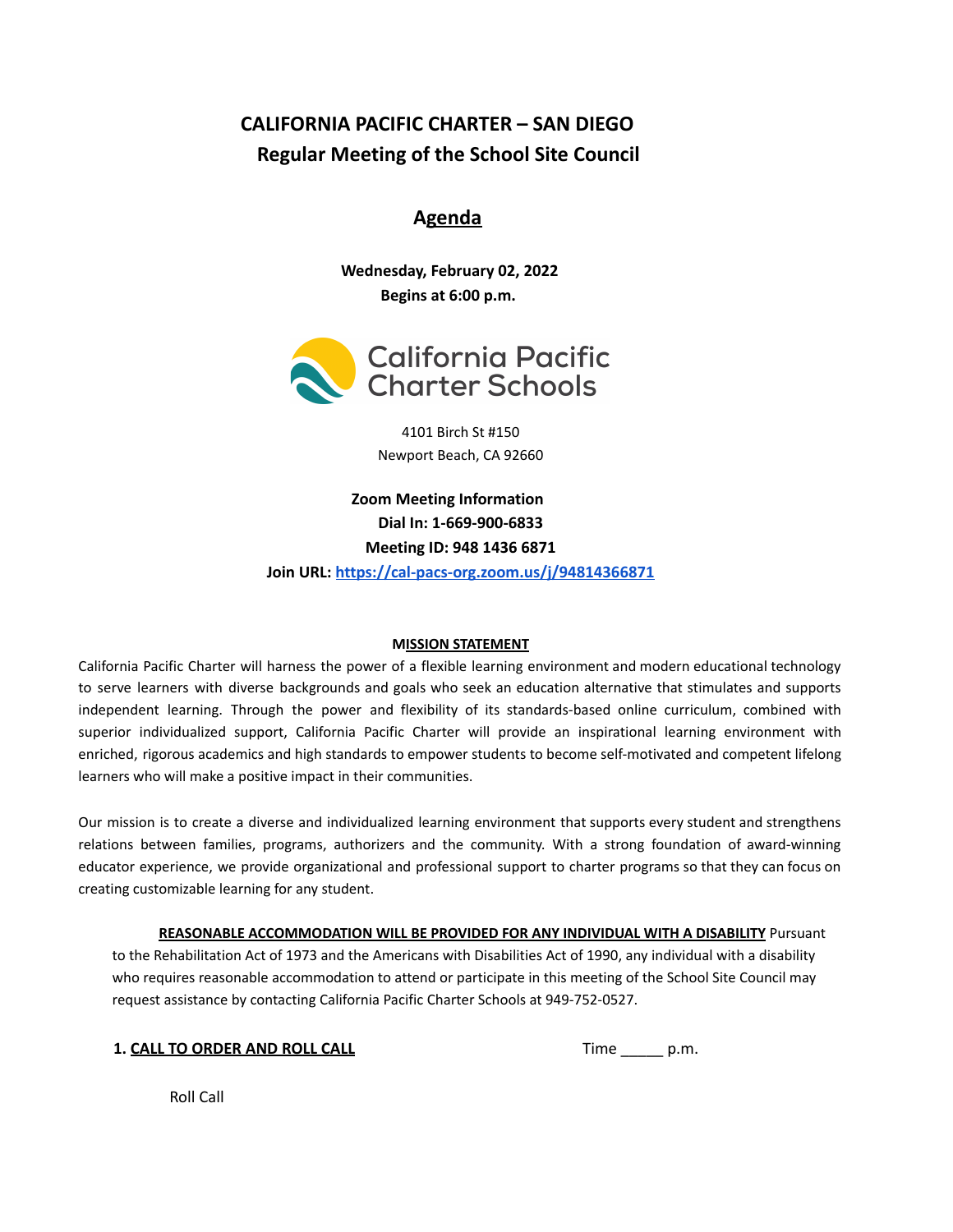Christine Feher, Executive Director Ericka Zemmer, Director of Operations Frances Acin, Teacher Nicole Hemminger, Teacher Amy Evans, Teacher Alexis Morfin, Classified Staff Rhonda Kuminkoski, Parent David Lim, Parent Jennifer Rahl, Parent Jared Masters, Student

#### **2. APPROVE NEW MEMBER**

It is recommended the School Site Council approve as presented, the new member of the School Site Council on January 26, 2022.

NEW MEMBER (Student): Matthew Wahl Roll Call Vote: Ericka Zemmer Frances Acin Nicole Hemminger Amy Evans

| <b>AILIV EVALIS</b> |  |  |  |  |  |
|---------------------|--|--|--|--|--|
| Alexis Morfin       |  |  |  |  |  |
| Rhonda Kuminkoski   |  |  |  |  |  |
| David Lim           |  |  |  |  |  |
| Jennifer Rahl       |  |  |  |  |  |
| Jared Masters       |  |  |  |  |  |

Moved by \_\_\_\_\_\_\_ Seconded by \_\_\_\_\_\_\_ Ayes \_\_\_\_\_\_ Nays \_\_\_\_\_\_ Absent \_\_\_\_\_\_

# **3. PLEDGE OF ALLEGIANCE Led by: \_\_\_\_\_**

## **4. APPROVE/ADOPT AGENDA**

It is recommended the School Site Council adopt as presented, the agenda for the School Site Council Meeting on January 26, 2022.

Roll Call Vote: Ericka Zemmer Frances Acin Nicole Hemminger Amy Evans Alexis Morfin Rhonda Kuminkoski David Lim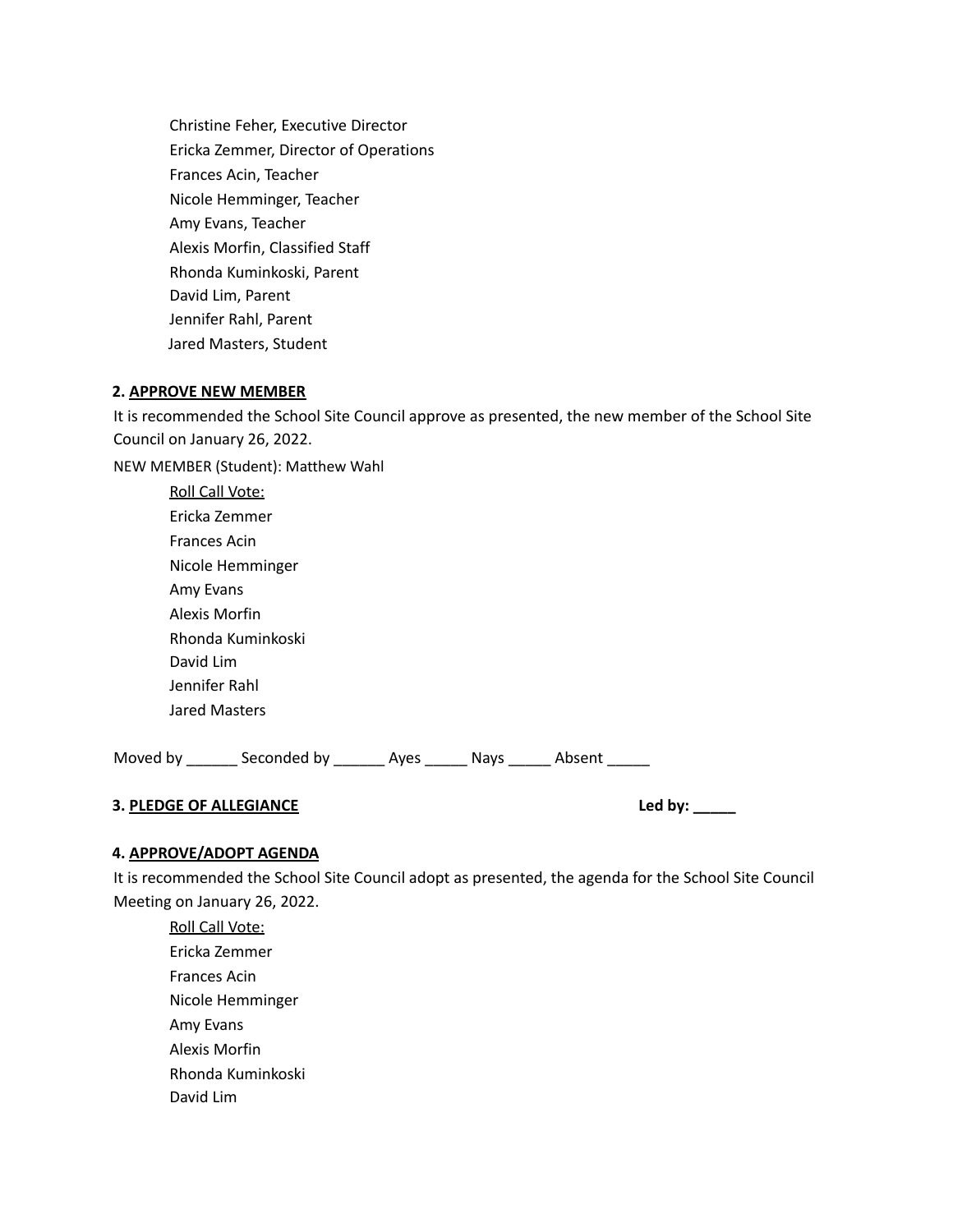Jennifer Rahl Jared Masters Matthew Wahl

Moved by \_\_\_\_\_\_\_ Seconded by \_\_\_\_\_\_\_ Ayes \_\_\_\_\_\_ Nays \_\_\_\_\_\_ Absent \_\_\_\_\_\_

#### **5. APPROVE MINUTES**

It is recommended the School Site Council approve the minutes from the November 3, 2021 School Site Council meeting agenda.

| <b>Roll Call Vote:</b> |  |
|------------------------|--|
| Ericka Zemmer          |  |
| <b>Frances Acin</b>    |  |
| Nicole Hemminger       |  |
| Amy Evans              |  |
| Alexis Morfin          |  |
| Rhonda Kuminkoski      |  |
| David Lim              |  |
| Jennifer Rahl          |  |
| Jared Masters          |  |
|                        |  |

Moved by \_\_\_\_\_\_\_ Seconded by \_\_\_\_\_\_\_ Ayes \_\_\_\_\_\_ Nays \_\_\_\_\_\_ Absent \_\_\_\_\_\_

## **6. PUBLIC COMMENT**

Members of the public may be heard on any item. A person addressing the Council will be limited to 3 minutes, unless the Executive Director grants a longer period of time. Comments by members of the public on an item on the agenda will only be allowed during consideration of the item by the Council. Public comments must be submitted 30 minutes prior to the start of the SSC meeting. Public comments submitted, including the person's name and comment, will be read aloud during the SSC meeting. Member of the public may submit comments on items on the agenda, and any item within the jurisdiction of the school in the following manner:

By email at the following address: cfeher@cal-pacs.org Via telephone: 855-225-7227

#### **7. CORRESPONDENCE/PROPOSALS/REPORTS**

#### **7.1.** Curriculum Review

A brief presentation on the options for future curriculum to the Council by Erin Rineberg, Assistant Director of K-8 & IHS. Information only, no action will be taken.

## **7.2.** SARC Review

A brief presentation on the SARC report to the Council by Christine Feher, Executive Director. Information only, no action will be taken.

## **7.3.** LCAP Supplement